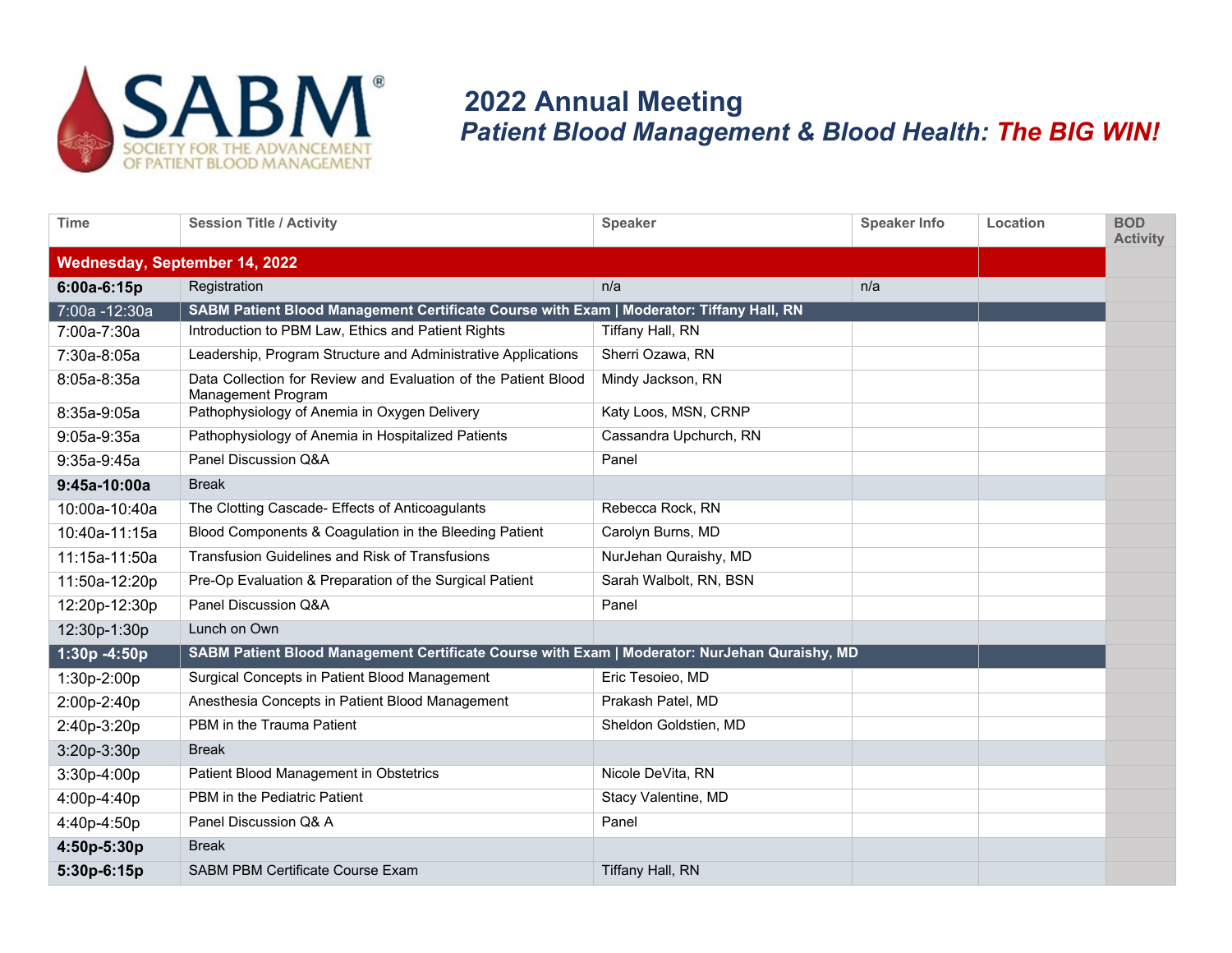| Thursday, September 15, 2022 |                                                                                                                   |                                                                                                              |                                   |  |
|------------------------------|-------------------------------------------------------------------------------------------------------------------|--------------------------------------------------------------------------------------------------------------|-----------------------------------|--|
| 6:30a-7:00p                  | Registration                                                                                                      | n/a                                                                                                          | n/a                               |  |
| 8:00a-8:10a                  | Introductions & Welcome:<br>Patient Blood Management & Blood & Blood Heath: THE BIG<br>WIN!                       | David Faraoni, MD<br><b>Sarah Walbolt, BSN</b>                                                               |                                   |  |
| 8:10a-9:40a                  | Patient Blood Management: Improving Outcomes for Millions<br><b>While Saving Billions</b>                         | <b>Moderator:</b><br>Linda Shore-Lesserson, MD<br><b>Steve Frank, MD</b>                                     |                                   |  |
| 8:10a-8:30a                  | Global Patient Blood Management Defined                                                                           | Carolyn Burns, MD                                                                                            |                                   |  |
| 8:30a-8:50a                  | Improving Outcomes for Millions with PBM                                                                          | Aryeh Shander, MD                                                                                            |                                   |  |
| 8:50a-9:10a                  | Saving Billion Dollars of Healthcare with PBM                                                                     | Axel Hofmann, Dr. rer. medic.                                                                                |                                   |  |
| 9:10a-9:30a                  | Concept of Blood Health                                                                                           | Sherri Ozawa, BSN                                                                                            |                                   |  |
| 9:30a-9:40a                  | Q&A                                                                                                               |                                                                                                              |                                   |  |
| 9:40a-10:00a                 | Break / Exhibitors                                                                                                |                                                                                                              |                                   |  |
| 10:00a-11:30a                | <b>PBM &amp; The Global Frontier</b>                                                                              | <b>Moderators:</b><br><b>Carolyn Burns, MD</b><br><b>Nathaniel Uroso, MD</b>                                 |                                   |  |
| 10:00a-10:20a                | PBM-TIPS: A Lucky Streak                                                                                          | Dianna Gomez, MD                                                                                             |                                   |  |
| 10:20a-10:40a                | Building the First National Patient Blood Management Program<br>in Turkey: Story of a Rolling Stone off the Cliff | Prof. S. Gunaydin, MD, PhD                                                                                   |                                   |  |
| 10:40a-11:00a                | Building a PBM Program: The Greek Team                                                                            | Konstantina Triantafyllopoulou, MD                                                                           |                                   |  |
| 11:00a-11:20a                | Iron Supplementation for Cancer Surgery                                                                           | R Rao Baikady, MD                                                                                            |                                   |  |
| 11:20a-11:40a                | Discussion                                                                                                        |                                                                                                              |                                   |  |
| 11:40a-12:00a                | <b>Break with Exhibitors</b>                                                                                      |                                                                                                              |                                   |  |
| <b>Noon-1:00p</b>            | <b>Lunch Symposium</b>                                                                                            |                                                                                                              | <b>Vendor</b><br><b>Supported</b> |  |
| 1:00p-2:00p                  | <b>PBM: Bedside and Beyond</b>                                                                                    | <b>Moderators:</b><br>Sarah Walbolt, RN<br>Erin Syudam, MD                                                   |                                   |  |
| 1:00p-1:20p                  | The PBM Multifunctional Tool Often Overlooked                                                                     | Elora Thorpe, RN                                                                                             |                                   |  |
| 1:20p-1:40p                  | Expansion of Advanced Practice Nurses in PBM                                                                      | Erin Suydam, MD, FACS<br>Yessica Salazar, DNP, NP-C<br>Carey Mancuso, MSN, FNP-BC<br>Tina Vilchez, MSN, APRN |                                   |  |
| 1:40p-2:00p                  | <b>Discussion</b>                                                                                                 |                                                                                                              |                                   |  |
| 2:00p-5:00p                  | <b>INDUSTRY WORKSHOPS</b>                                                                                         |                                                                                                              |                                   |  |
| $5:00p-7:00p$                | <b>Welcome Reception with David Faraoni and Sarah Walbolt</b><br><b>Recognizing Hospital Affiliates</b>           |                                                                                                              | Vendor<br>Supported               |  |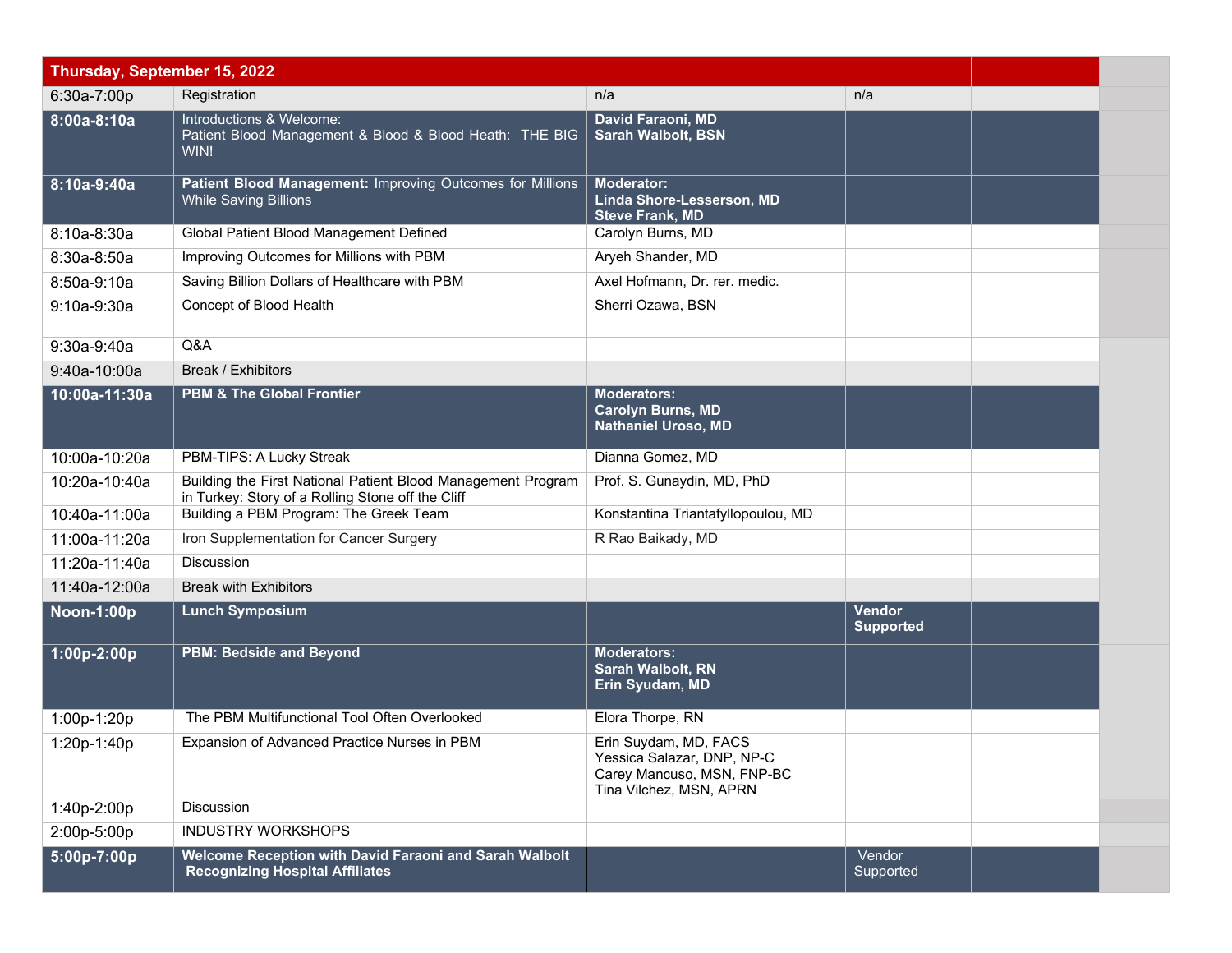| Friday, September 16, 2022 |                                                                                                    |                                                                                                                                                                    |  |  |
|----------------------------|----------------------------------------------------------------------------------------------------|--------------------------------------------------------------------------------------------------------------------------------------------------------------------|--|--|
| 6:30a-5:30p                | Registration                                                                                       |                                                                                                                                                                    |  |  |
| 6:45a-7:45a                | <b>Breakfast with Exhibitors</b>                                                                   |                                                                                                                                                                    |  |  |
| 7:45a-8:00a                | Welcome / Housekeeping and Announcements                                                           | David Faraoni, MD<br>Sarah Walbolt, BSN                                                                                                                            |  |  |
| 8:00a-8:15a                | Presidents Address:                                                                                | Carolyn Burns, MD                                                                                                                                                  |  |  |
| 8:15a-8:30a                | President's Award                                                                                  |                                                                                                                                                                    |  |  |
| 8:30a-8:45a                | <b>Recipient Address</b>                                                                           |                                                                                                                                                                    |  |  |
| 8:45a-10:30a               | Pediatric PBM - Kids Have a Lot to Teach Us All About What<br><b>Matters in PBM</b>                | Moderator: Susan Goobie MD &<br>Gei Mei Tan, MD                                                                                                                    |  |  |
| 8:50a-9:10a                | Anemia - Does it matter in kids and why?                                                           | Susan Goobie, MD                                                                                                                                                   |  |  |
| 9:10a-9:30a                | Hb Thresholds for Pediatric Patients - Its more than a number                                      | Laura Downey, MD                                                                                                                                                   |  |  |
| 9:30a-9:50a                | TAXICAB - Update on guidelines for hemostasis management in<br>children - what numbers matter      | Stacey Valentine, MD                                                                                                                                               |  |  |
| 9:50a-10:10a               | PBM Modalities in Pediatrics - What's new and different from<br>adults?                            | Melissa Cushing, MD                                                                                                                                                |  |  |
| 10.10a-10:30a              | Discussion Q&A                                                                                     |                                                                                                                                                                    |  |  |
| 10:30a -11:00a             | <b>Break with Exhibitors</b>                                                                       |                                                                                                                                                                    |  |  |
| 11:00a-12:00a              | Keynote Presentation: VUMC Wagers "ALL IN" with PBM<br>and Experiences Big WINs Through A Pandemic | <b>Moderator:</b><br>Anne Burkey, RN, MSN, CPHQ<br>Sarah Walbolt, RN, BSN                                                                                          |  |  |
| 11:00a -11:20a             | Keynote Presentation: Engaging the C-Suite                                                         | Jenny M. Slayton, DNP, RN                                                                                                                                          |  |  |
| 11:20a-11:40a              | Winning BIG with C-Suite support:<br>Interview with VUMC PBM team                                  | Jen Andrews, MD, MSC<br>Barbara Martin, RN, MBA, CPPS<br>Kaycie Atchison, MCR, MLS<br>Kirk Krokosky RN, BS, AEMT<br>Sarah Walbolt, RN, BSN<br>Anne Burkey, RN, MSN |  |  |
| 11:40a- Noon               | Discussion Q&A                                                                                     |                                                                                                                                                                    |  |  |
| <b>Noon-1:00p</b>          | <b>LUNCH SYMPOSIUM</b>                                                                             |                                                                                                                                                                    |  |  |
| 1:00p-2:00p                | <b>Break &amp; Poster Abstracts</b>                                                                |                                                                                                                                                                    |  |  |
| 2:00p-3:30p                | <b>ASA Session</b>                                                                                 |                                                                                                                                                                    |  |  |
|                            | Hemoglobin Optimization In the Perioperative Period: How<br>long can we wait?                      | Moderator: Gee Mei Tan, MD &<br>Prakash Patel, MD                                                                                                                  |  |  |
| 2:00p-2:15p                | #1Preoperative hemoglobin optimization                                                             | Margit Kaufman, MD                                                                                                                                                 |  |  |
| 2:15p-2:30p                | #2 Postoperative Anemia: clinical consequences and potential<br>solutions                          | Matthew Warner, MD                                                                                                                                                 |  |  |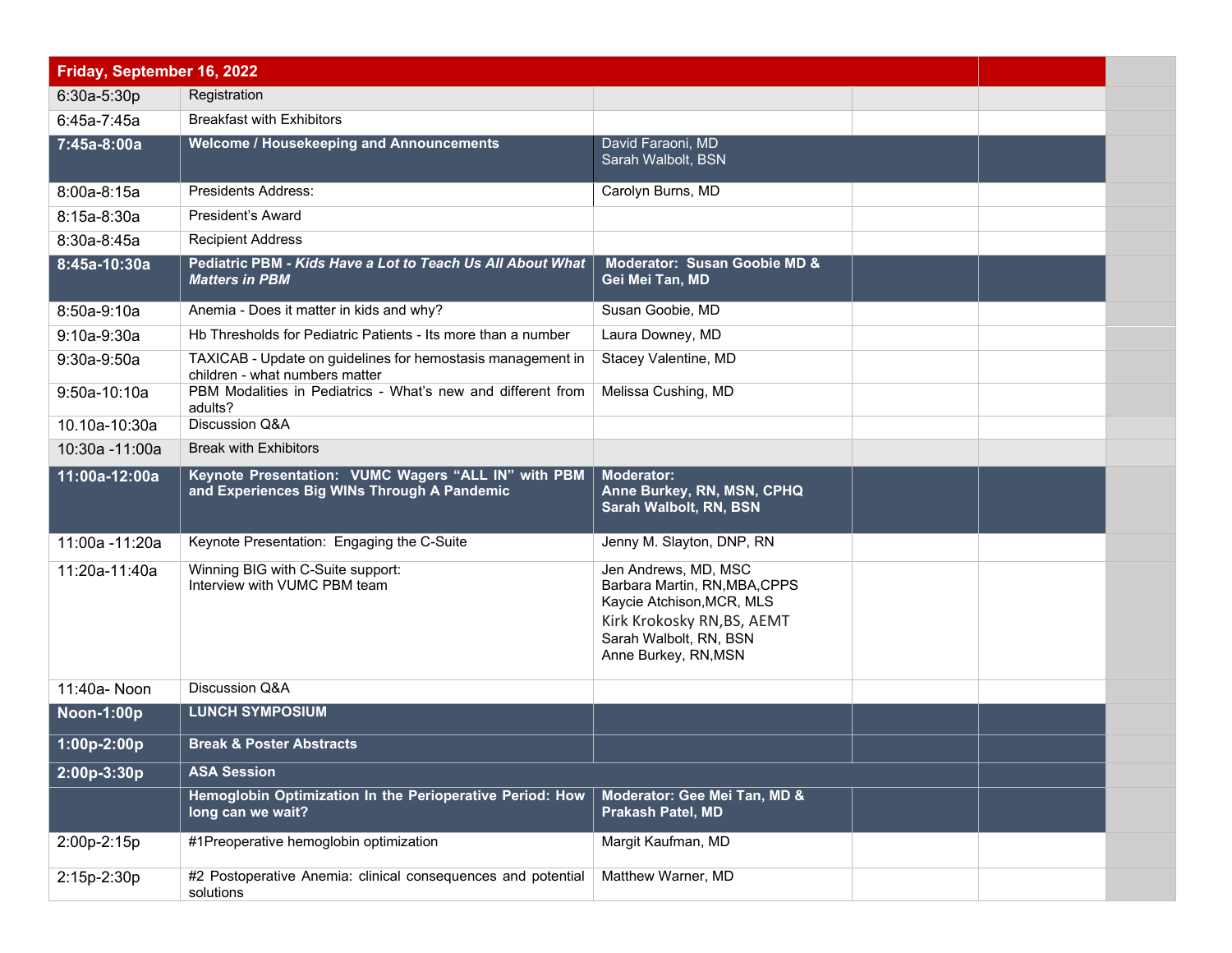|                              | Do we need the yellow products to stop bleeding?                                                     |                                                               |                        |  |
|------------------------------|------------------------------------------------------------------------------------------------------|---------------------------------------------------------------|------------------------|--|
| 2:30p-2:45p                  | #3 Techniques to Reduce Bleeding                                                                     | Nadia Hensley, MD                                             |                        |  |
| 2:45p-3:00p                  | #4 Alternative Medications to Yellow Products: when and what?                                        | Anil Panigrahi, MD                                            |                        |  |
|                              | Artificial Oxygen Carriers; Can we use them now?                                                     |                                                               |                        |  |
| 3:00p-3:15p                  | How does its history shape its future?<br>Who, when, and how?<br>$\bullet$                           | Jonathan Jahr, MD                                             |                        |  |
| 3:15p-3:30p                  | Panel discussion                                                                                     |                                                               |                        |  |
| 3:30p-5:30p                  | Best of the Best in Research                                                                         | <b>Moderator: Steve Frank &amp; Micha</b><br><b>Prochaska</b> |                        |  |
| 3:30p-3:50p                  | Update from SABM research award                                                                      | Lisa Eisler, MD                                               |                        |  |
| 3:50p-4:10p                  | <b>Best abstracts</b>                                                                                | Micha Prochaska, MD                                           |                        |  |
| 4:10p-4:20p                  | <b>Discussion</b>                                                                                    |                                                               |                        |  |
|                              |                                                                                                      | Moderator: David Faraoni, MD &                                |                        |  |
| 4:20p-5:20p                  | Best of the Best in Publications                                                                     | <b>Marc Samama MD</b><br>Susan Goobie, MD & Steve Frank MD    |                        |  |
| 5:20p-5:30p                  | <b>Discussion</b>                                                                                    |                                                               |                        |  |
| Saturday, September 17, 2022 |                                                                                                      |                                                               |                        |  |
| 6:30a-2:00p                  | <b>Registration</b>                                                                                  |                                                               |                        |  |
| 7:00a-7:45a                  | <b>Business Meeting Breakfast</b>                                                                    |                                                               |                        |  |
|                              | <b>Leadership Awards</b>                                                                             |                                                               |                        |  |
| 7:45a-8:00a                  | <b>Welcome / Housekeeping Announcements</b>                                                          | <b>David Faraoni</b><br><b>Sarah Walbolt</b>                  |                        |  |
| 8:00a-10:00a                 | <b>Factor Concentrates</b>                                                                           | <b>Moderator:</b><br>David Faraoni, MD<br>Pierre Tibi, MD     |                        |  |
| 8:00a-8:20a                  | <b>Transfusion Medicine Perspective</b>                                                              | Melissa Cushing, MD                                           |                        |  |
| 8:20a-8:40a                  | Factor Concentrates in Adult Surgery                                                                 | Justyna Bartoszko, MD                                         |                        |  |
| 8:40a-9:00a                  | Factor Concentrates in Pediatric Patients                                                            | Laura Downey, MD                                              |                        |  |
| 9:00a-9:20a                  | Viscoelastic Testing to Guide the Administration of Factor<br>Concentrates                           | Thorsten Haas, MD                                             |                        |  |
| 9:20a-9:40a                  |                                                                                                      |                                                               |                        |  |
|                              | <b>Discussion</b>                                                                                    |                                                               |                        |  |
| 9:40a-10:00a                 | Break / Exhibitors                                                                                   |                                                               |                        |  |
| 10:00a-11:20a                | <b>NATA / Joint Session</b>                                                                          | Moderator: Carolyne Burns, MD &<br>Sherri Ozawa, RN           | Contact Jens<br>Meier. |  |
| 10:00a-10:20a                | Thromboembolic Complications in COVID 19- A preventable<br>curse?                                    | Marc Samama, MD                                               |                        |  |
| 10:20a-10:40a                | Iron at the ICU- a must or seldomly indicated?<br>PBM Implementation - Only what you measure counts! | Sigismund Lasocki, MD<br>Elvira Bisbe, MD                     |                        |  |